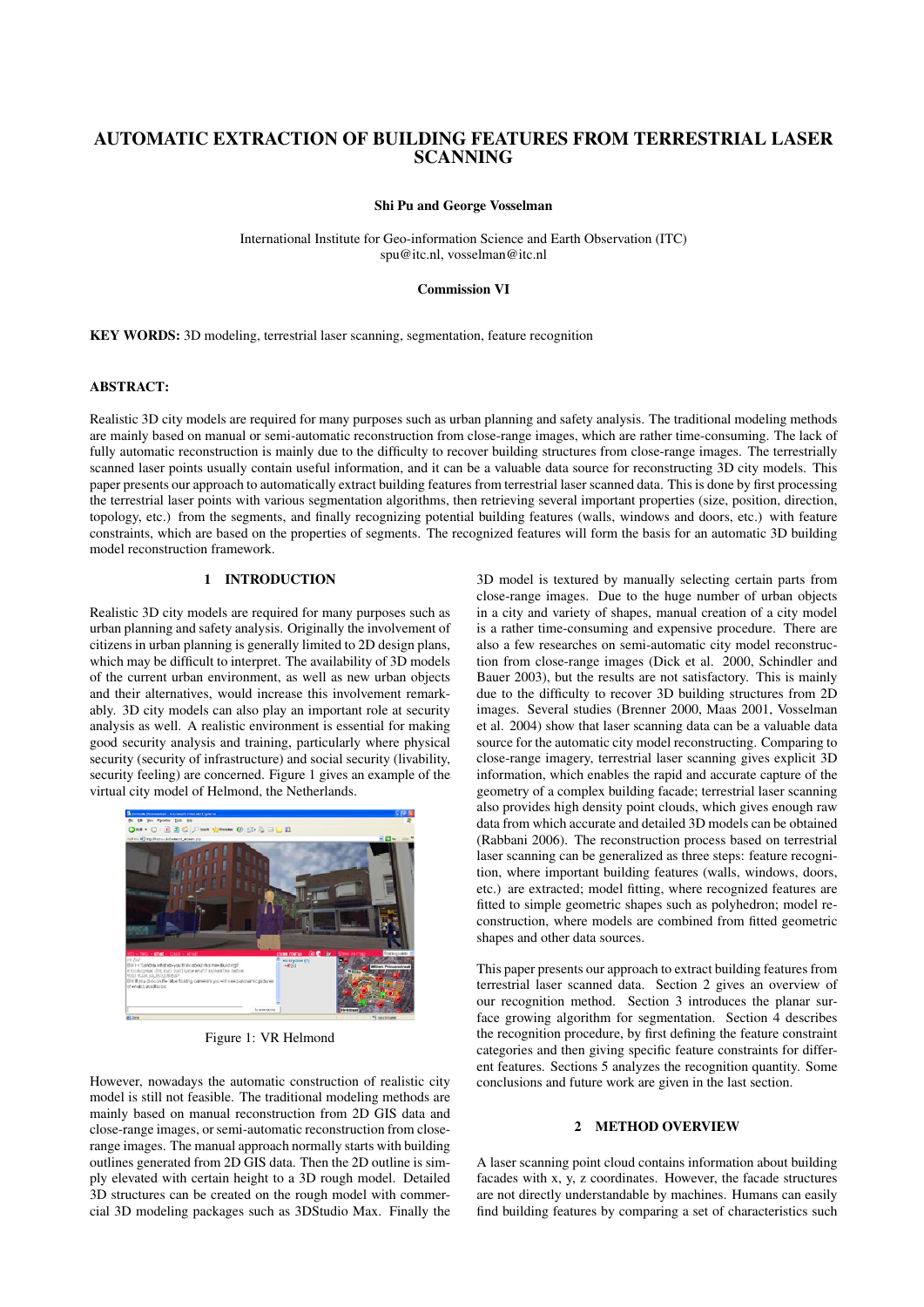as position, color, topology, etc. For example, we know the feature "wall" is usually the biggest plane in building facade, and it is usually vertical; we know the feature "window" is on the wall, and it has a certain area range; we know the feature "roof" is above the wall, and it is never vertical. This human knowledge about buildings can be "modeled" and "taught" to machines, so that features can be recognized from point clouds automatically.

The feature recognition procedure starts with segmentation, where a point cloud is categorized into different groups so that the points belonging to the same surface or region are in the same group. Each group (segment) is considered a potential building feature and will be analyzed further in the later stage. Next, several important properties (size, position, direction, topology, etc.) are retrieved from the segments. A couple of feature constraints are defined for each building feature, based on human knowledge about buildings. In the final step, building features are recognized out of segments by checking each segment's properties through the feature constraints.

# 3 SEGMENTATION

Segmentation is the process of labeling each measurement in a point cloud, so that the points belonging to the same surface or region are given the same label. Building features can be roughly extracted from point cloud after segmentation, because different features usually belong to different surfaces or regions.

Several segmentation algorithms based on laser point cloud are available, and we adopted the planar surface growing algorithm by (Vosselman et al. 2004) because it is more suitable for segmenting planar surfaces. We only include a short explanation about the planar surface growing algorithm here because of its strong relevance to our feature recognition method.

The planar surface growing algorithm consists of the following steps:

- 1. Determine a seed surface. A seed surface consists of a group of nearby points that fit well to a plane. The algorithm selects an arbitrary unclassified point and tests if a minimum number of nearby points can be fitted to a plane. If this is the case, these points constitute the seed surface. Otherwise, another arbitrary point is tested.
- 2. Grow the seed surfaces. The growing can be based on one or more the following criteria:
	- Proximity of points. Only points within certain distance to a seed surface can be added to this seed surface.
	- Globally planar. For this criterion a plane equation is determined by fitting a plane through all surface points in this seed surface. Points can only be added if the perpendicular distance to the plane is below some threshold.

Figure 2 shows the original laser scanned point cloud of a building facade, and Figure 3 shows the segmentation results of this point cloud. It is clear that most windows, doors, roofs and extrusions are segmented successfully, although there are still some significant errors, for example, the wall results in 2 segments, and some parts of windows are not segmented.

In the ideal situation, each segment represents a building feature, and each building feature is represented in a segment. However, this can be hardly achieved because:



Figure 2: A terrestrial laser scanned building facade



Figure 3: Segmentation result of a building facade

- A laser point cloud always contains irrelevant data, such as the objects behind windows, cars, benches besides buildings, and so on. The segmentation results normally contain these irrelevant segments too.
- Segmentation results are not 100% correct. Bad segmentation results in over-segmentation (one feature segmented to several segments), or under-segmentation (several features segmented to one segment), or miss segmentation (feature is not segmented).

Several parameters need to be specified for the planar surfaced growing algorithm, such as the number of seeds, the surface growing radius, the maximum distance between surfaces, etc. With the same number of seeds, larger surface growing radius or larger maximum distance between surface lead to fewer segments, which brings under-segmentation. In the other hand, smaller surface growing radius or smaller maximum distance between surface lead to more segment/over-segmentation. Our experience is that it is usually better to over segment laser point than under segment, because over-segmented parts have some similar properties, for example, they are attached to each other, they belong to the same plane, etc. According to feature constraints and these similar properties, over-segmented parts can always be combined to a complete feature in later phase. But under-segmented parts can hardly be split again.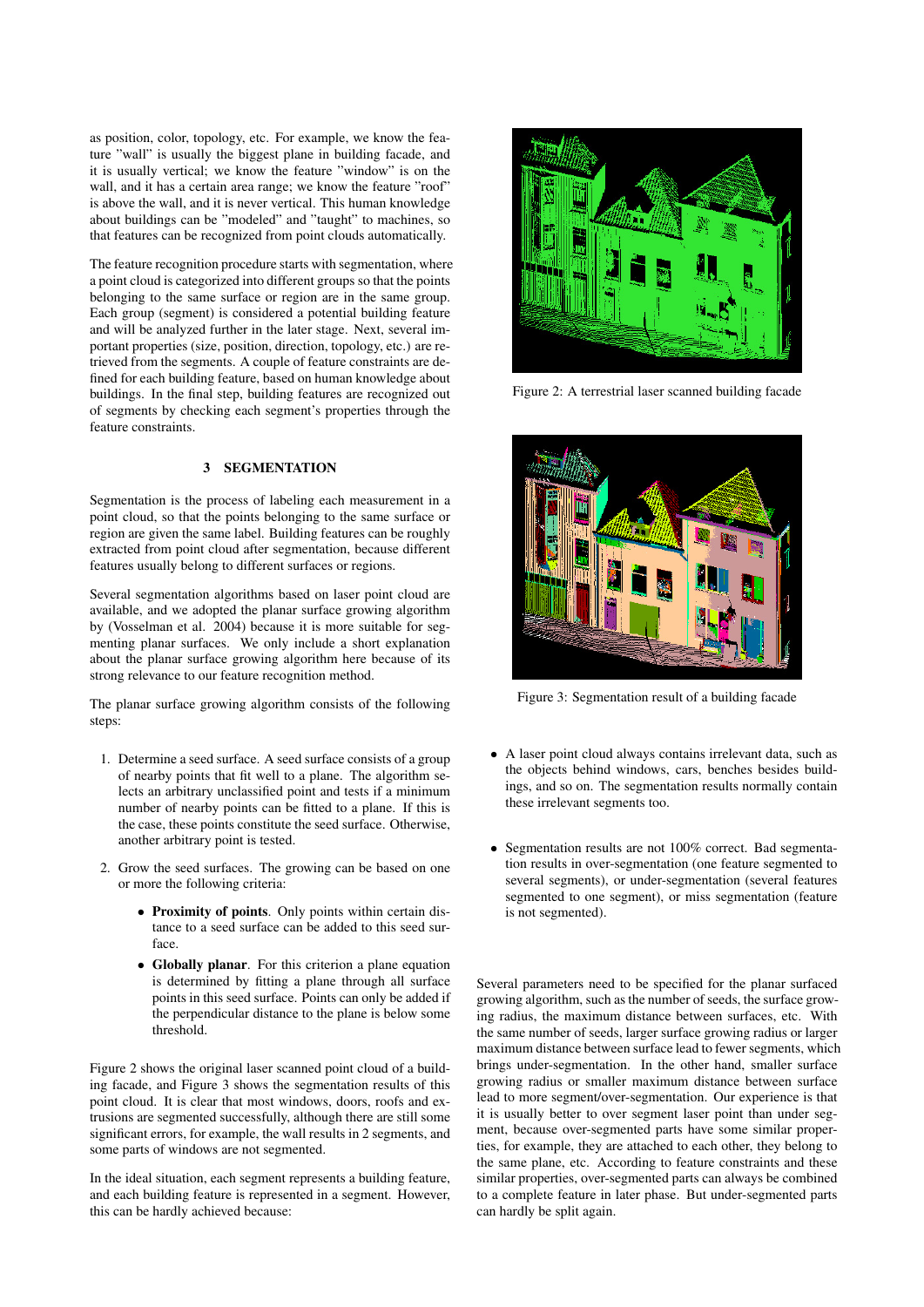#### 4 FEATURE RECOGNITION

The result from segmentation gives potential building features, but it is still unknown whether a segment represents a feature, or which kind of feature a segment represents. Each building feature has its own characteristics, which can be formulated as feature constraints that are understandable by machines, so automatic feature recognition becomes possible.

#### 4.1 Feature constraints

Considering the human knowledge about building features, and supposing all the building features are planar, we summarized a set of feature constraint categories as below:

- Size constraint. Walls, windows and doors can be easily distinguished from other features or noise segments by their sizes, as stated before.
- Position constraint. Certain features appear only in certain positions. For example, windows and doors are always on the walls; roofs are always on the top of walls.
- Direction constraint. Walls and roofs can be distinguished by their directions, as walls are usually vertical and roofs are not.
- Topology constraint. Building features have certain topology relation with other features or grounds. For example, ground always intersects some walls; roofs always intersect walls.
- Miscellaneous constraint. Some other information can be also helpful to feature recognition. For example, sometimes segments for windows usually have much lower point density, because glass reflects fewer laser pulses than other parts of a building. But this is just an optional constraint category, as sometimes windows are covered with curtains and reflect more laser pulses.

### 4.2 Recognition

We list the feature constraints for 7 important features (ground, wall, window, roof, door, extrusion, intrusion) in Table 1. Considering ground is very helpful to recognize building features, we also include ground as one of the features to be recognized, although ground itself is not a building feature.

Properties of a segment, such as area, direction and topology, can be hardly determined directly, as a segment is just a group of points. However, we could approximate each segment with a convex hull of all the points in this segment, and use the properties of this convex hull instead. In other words, the size of a segment is approximated with its convex hull's area; position is approximated with its convex hull's geometry center; direction is simply the normal of its convex hull; topology of segments can be approximated with topology of their convex hulls; and so on. Figure 5 gives an example of the convex hulls of the roof segments in Figure 4.

The implementation of door feature recognition is given below as an example. Recognition of other features have the similar structure and their implementations will not be repeated.

1. Inputs: An array of convex hulls of all segments = *hulls*; estimated minimum door area = *min*; estimated maximum door area =  $max$ ; convex hull of ground =  $ground$ ; convex hull of wall =  $wall$ ; distance threshold =  $d$ 



Figure 4: 3 roof segments



Figure 5: Convex hulls of 3 roof segments

- 2. **Initialize** counter  $i = 0$
- 3. while *i* < *hulls.size* do
- 4. if *hulls[i].area3D* ≤ *min* or *hulls[i].area3D* ≥ *max* then
- 5. Not a door feature. Continue with the next convex hull.
- 6. end if
- 7. if  $distance(hulls[i].center, wall) > d$  then
- 8. Not a door feature. Continue with the next convex hull.
- 9. end if
- 10. if not *hulls[i].isVertical* then
- 11. Not a door feature. Continue with the next convex hull.
- 12. end if
- 13. if *hulls[i].Intesect(ground) = false* then
- 14. Not a door feature. Continue with the next convex hull.
- 15. end if
- 16. This is a door feature. Push *i* to door feature list.
- 17. end while

For some features, the recognition is based on other already recognized features, or, in other words, certain features have higher priority during the recognition process. According to Table 1, recognition of window, roof, door, extrusion and intrusion require comparing with wall or ground, hence wall features and ground features should be recognized before processing the other 5 features. Recognition of walls requires again checking intersection with ground, therefore ground feature has even higher priority than wall feature. Recognitions of extrusion/intrusion are dependent on wall or roof, which yield another priority adjustment. So finally the recognition priority for the 7 features should be:

*Ground*>*Wall*>*Roof=Window=Door*>*Extrusion*>*Intrusion*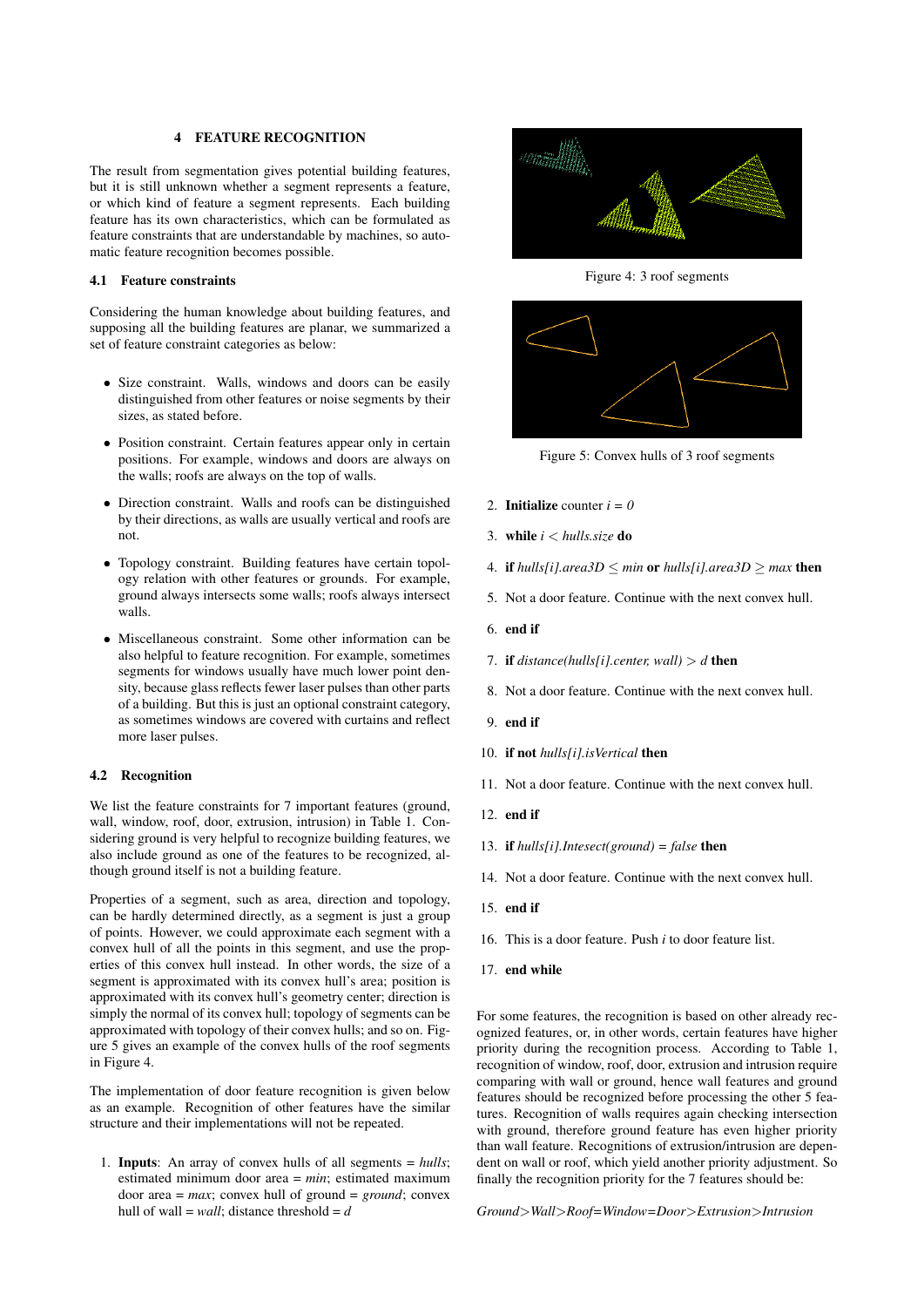|           | <b>Size</b>        | Position                 | Direction    | Topology                                    | Miscellaneous                |
|-----------|--------------------|--------------------------|--------------|---------------------------------------------|------------------------------|
| Ground    | with<br>Segment(s) | Lowest                   |              |                                             |                              |
|           | large area         |                          |              |                                             |                              |
| Wall      | with<br>Segment(s) |                          | Vertical     | May intersect with                          |                              |
|           | large area         |                          |              | the ground                                  |                              |
| Window    | Area from $\min$ < | On the wall              | Vertical     |                                             | Low laser points clouds den- |
|           | max                |                          |              |                                             | sity                         |
| Roof      | with<br>Segment(s) | Above wall               | Not vertical | with<br>Intersects<br><sub>a</sub>          |                              |
|           | large area         |                          |              | wall                                        |                              |
| Door      | Area from $\min$ < | On the wall              | Vertical     | Intersects with the                         |                              |
|           | max                |                          |              | ground                                      |                              |
| Extrusion |                    | A little bit outside the |              | with a<br>Intersects                        |                              |
|           |                    | wall/roof                |              | wall                                        |                              |
| Intrusion |                    | A little bit inside the  |              | with<br><b>Intersects</b><br>$\overline{a}$ |                              |
|           |                    | wall/roof                |              | wall                                        |                              |

Table 1: Constraints for 7 features

4.2.1 Ground Although ground is not a building feature, many building features can be easily recognized by comparing with ground. For example, segments of window and door have similar size, position and direction. However, doors always intersects with ground, while most windows usually don't.

A ground feature has a relatively large area, and it is the segment with the lowest position. Figure 6 shows the recognized ground from the segmented terrestrial laser scanning point cloud in Figure 3.



Figure 6: Recognized ground feature

4.2.2 Wall Wall feature is probably the most important building feature, and the determination of many features also depends on the detected wall features.

A wall feature has a relatively large area, it is vertical, and it intersects with the ground. Figure 7 left shows the recognized walls from the segmented terrestrial laser scanning point cloud in Figure 3.

Note that actually 2 segments are recognized as walls, which means the wall is over segmented. In this case we can automatically merge the 2 segments into 1 (Figure 7 right), according to that they face the same direction and are attached to each other.



Figure 7: Recognized wall feature (left:before merge; right:after merge)

4.2.3 Roof A roof feature has a large area, it is above the wall, it is not vertical, and it has intersection with wall. Figure 4 shows the recognized roofs.

4.2.4 Door A door features has certain area range, it is on the wall, it is vertical, and it has intersections with ground level. Figure 8 shows the recognized doors.



Figure 8: Recognized door feature

4.2.5 Window A window feature has certain area range, it is on the wall, it is vertical, and sometimes the point density is lower than average point density for all segments. Figure 9 shows the recognized windows after automatically merging over segmented segments.



Figure 9: Recognized window feature

4.2.6 Protrusion A protrusion feature is a little bit outside the walls, and it has intersection with walls. Figure 10 shows the recognized protrusions.

4.2.7 Intrusion An intrusion is a little bit inside the walls, and it has intersection with walls. No intrusion is recognized from the building facade in Figure 3.

# 5 QUALITY ANALYSIS

The recognition method is implemented with C++ code, and experimented on a PC with Pentium 4 3.2G CPU, 1GB system memory and the NVidia Quadro FX540 video card. The tested